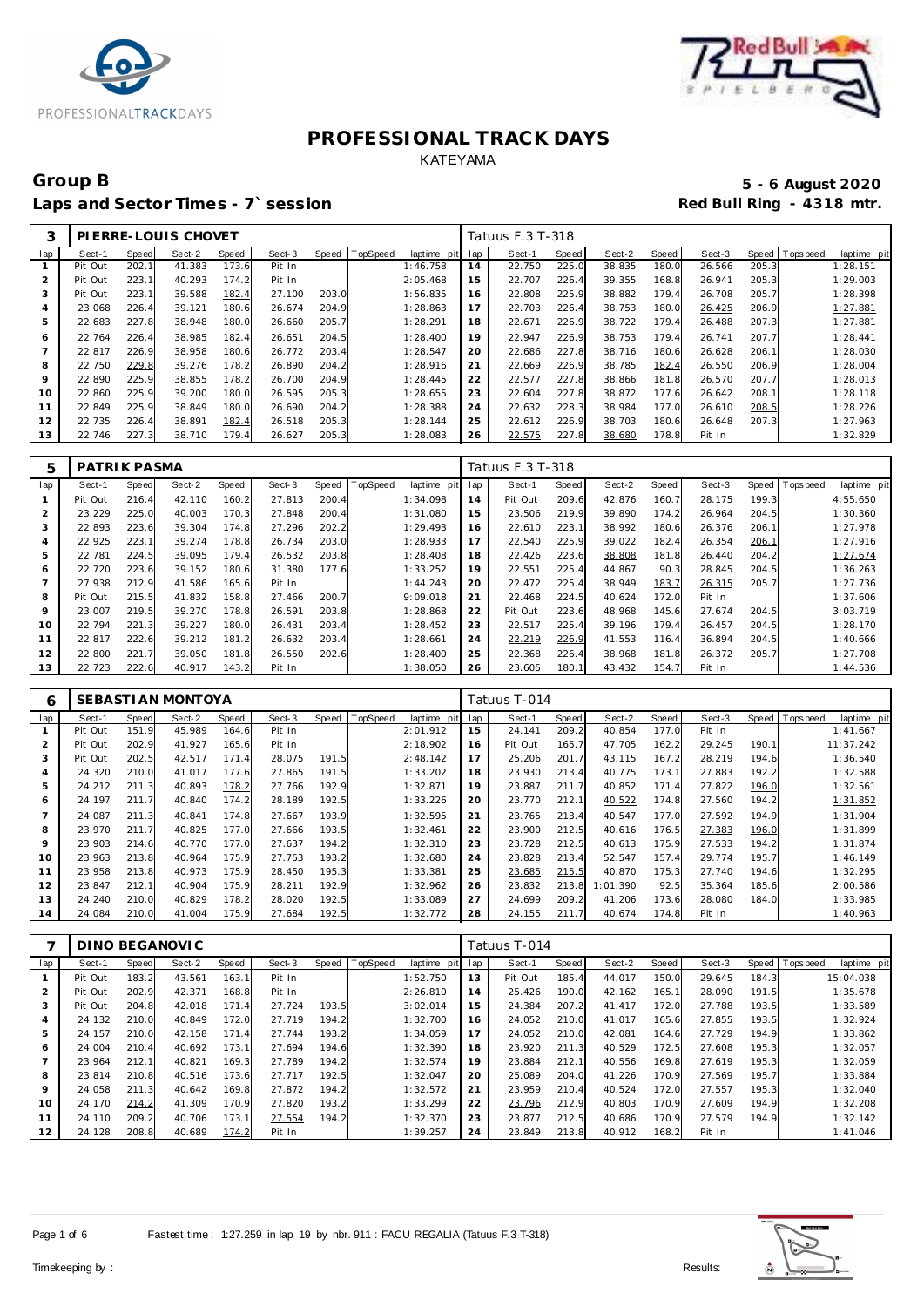



### Group B<br> **Example 2020**<br>
Laps and Sector Times - 7`session<br> **5 - 6 August 2020**<br>
Red Bull Ring - 4318 mtr. Laps and Sector Times - 7`session

| 11             |         |              | DEXTER PATTERSON |       |        |       |          |                |     | Tatuus T-014 |       |        |       |        |       |             |                |
|----------------|---------|--------------|------------------|-------|--------|-------|----------|----------------|-----|--------------|-------|--------|-------|--------|-------|-------------|----------------|
| lap            | Sect-1  | <b>Speed</b> | Sect-2           | Speed | Sect-3 | Speed | TopSpeed | laptime<br>pit | lap | Sect-1       | Speed | Sect-2 | Speed | Sect-3 | Speed | T ops pee d | laptime<br>pit |
|                | Pit Out | 197.3        | 44.860           | 160.2 | 29.185 | 184.3 |          | 1:40.217       | 16  | 24.167       | 208.4 | 40.826 | 174.2 | 27.884 | 192.2 |             | 1:32.877       |
| 2              | 25.412  | 204.0        | 41.403           | 167.2 | 28.353 | 192.9 |          | 1:35.168       | 17  | 24.172       | 208.4 | 40.925 | 173.6 | 27.840 | 192.2 |             | 1:32.937       |
| 3              | 24.989  | 208.8        | 41.101           | 170.3 | 28.013 | 192.2 |          | 1:34.103       | 18  | 24.225       | 208.4 | 41.385 | 166.2 | Pit In |       |             | 1:39.901       |
| 4              | 24.360  | 209.6        | 49.710           | 132.4 | 28.867 | 192.9 |          | 1:42.937       | 19  | Pit Out      | 198.8 | 44.952 | 155.6 | 29.000 | 189.5 |             | 6:21.028       |
| 5              | 24.135  | 210.8        | 41.152           | 170.9 | 27.966 | 191.8 |          | 1:33.253       | 20  | 24.784       | 206.0 | 42.207 | 165.1 | 28.333 | 192.2 |             | 1:35.324       |
| 6              | 24.359  | 199.5        | 41.123           | 172.0 | 27.840 | 191.5 |          | 1:33.322       | 21  | 24.270       | 209.6 | 41.131 | 169.3 | 27.700 | 193.5 |             | 1:33.101       |
| $\overline{7}$ | 24.253  | 211.7        | 40.992           | 172.0 | 28.038 | 192.9 |          | 1:33.283       | 22  | 24.103       | 208.8 | 40.839 | 170.3 | 27.628 | 193.5 |             | 1:32.570       |
| 8              | 24.099  | 211.7        | 41.003           | 163.1 | 28.552 | 193.2 |          | 1:33.654       | 23  | 23.936       | 210.4 | 40.885 | 172.5 | 27.736 | 192.9 |             | 1:32.557       |
| 9              | 24.010  | 212.5        | 41.172           | 165.6 | 28.483 | 192.2 |          | 1:33.665       | 24  | 23.870       | 211.7 | 40.990 | 172.5 | 27.648 | 193.5 |             | 1:32.508       |
| 10             | 24.057  | 210.4        | 40.990           | 169.3 | 27.997 | 190.8 |          | 1:33.044       | 25  | 24.009       | 212.1 | 40.796 | 168.8 | 27.589 | 193.9 |             | 1:32.394       |
| 11             | 24.211  | 210.0        | 40.976           | 171.4 | 27.981 | 190.8 |          | 1:33.168       | 26  | 23.993       | 210.8 | 44.240 | 137.1 | 28.552 | 192.5 |             | 1:36.785       |
| 12             | 24.242  | 209.2        | 43.652           | 157.9 | Pit In |       |          | 1:41.690       | 27  | 23.996       | 210.0 | 40.924 | 172.0 | 27.770 | 192.9 |             | 1:32.690       |
| 13             | Pit Out | 201.0        | 42.492           | 166.7 | 28.372 | 189.5 |          | 8:52.908       | 28  | 23.997       | 210.8 | 40.796 | 173.6 | 31.427 | 161.0 |             | 1:36.220       |
| 14             | 24.405  | 207.6        | 41.033           | 169.3 | 27.977 | 192.2 |          | 1:33.415       | 29  | 25.748       | 208.4 | 42.263 | 167.7 | Pit In |       |             | 1:41.340       |
| 15             | 24.219  | 207.6        | 41.197           | 172.0 | 27.775 | 192.2 |          | 1:33.191       | 30  |              |       |        |       |        |       |             |                |

| 13             | <b>JASIN FERATI</b> |       |        |       |        |       |         |             |     | Tatuus T-014 |       |        |       |        |       |             |             |
|----------------|---------------------|-------|--------|-------|--------|-------|---------|-------------|-----|--------------|-------|--------|-------|--------|-------|-------------|-------------|
| lap            | Sect-1              | Speed | Sect-2 | Speed | Sect-3 | Speed | opSpeed | laptime pit | lap | Sect-1       | Speed | Sect-2 | Speed | Sect-3 | Speed | T ops pee d | laptime pit |
|                | Pit Out             | 143.2 | 47.796 | 154.3 | 29.623 | 184.3 |         | 1:45.621    | 16  | 23.932       | 209.2 | 43.086 | 160.2 | 28.021 | 193.5 |             | 1:35.039    |
| 2              | 27.177              | 182.9 | 42.083 | 164.1 | 28.259 | 190.5 |         | 1:37.519    | 17  | 24.000       | 209.2 | 40.659 | 169.3 | 31.153 | 180.9 |             | 1:35.812    |
| 3              | 24.362              | 210.4 | 41.695 | 165.  | 27.947 | 192.2 |         | 1:34.004    | 18  | 24.420       | 208.8 | 40.990 | 168.2 | 27.577 | 193.9 |             | 1:32.987    |
| $\overline{4}$ | 24.289              | 208.0 | 41.260 | 168.8 | 27.630 | 193.2 |         | 1:33.179    | 19  | 23.912       | 209.2 | 40.913 | 168.8 | 27.432 | 195.3 |             | 1:32.257    |
| 5              | 24.195              | 208.4 | 41.670 | 167.7 | 27.775 | 194.9 |         | 1:33.640    | 20  | 23.910       | 210.0 | 40.828 | 168.2 | Pit In |       |             | 1:39.070    |
| 6              | 24.073              | 210.0 | 41.179 | 169.8 | 27.721 | 192.5 |         | 1:32.973    | 21  | Pit Out      | 198.4 | 49.287 | 157.9 | 28.978 | 188.8 |             | 6:01.814    |
| $\overline{7}$ | 24.556              | 209.2 | 41.120 | 169.8 | 27.927 | 190.8 |         | 1:33.603    | 22  | 24.485       | 208.4 | 41.334 | 164.6 | 27.906 | 193.9 |             | 1:33.725    |
| 8              | 23.963              | 209.6 | 41.056 | 171.4 | 27.696 | 193.5 |         | 1:32.715    | 23  | 23.915       | 210.4 | 41.009 | 168.2 | 27.527 | 193.9 |             | 1:32.451    |
| 9              | 24.009              | 209.2 | 40.929 | 169.3 | 27.621 | 192.2 |         | 1:32.559    | 24  | 23.856       | 210.8 | 40.967 | 168.8 | 28.606 | 193.5 |             | 1:33.429    |
| 10             | 24.042              | 209.6 | 41.122 | 167.7 | Pit In |       |         | 1:38.625    | 25  | 23.836       | 210.8 | 42.500 | 141.4 | 32.005 | 194.2 |             | 1:38.341    |
| 11             | Pit Out             | 200.2 | 45.377 | 162.7 | 28.533 | 190.1 |         | 5:23.563    | 26  | 23.958       | 210.8 | 40.843 | 168.2 | 27.514 | 195.7 |             | 1:32.315    |
| 12             | 24.886              | 205.2 | 41.411 | 167.7 | 28.064 | 191.5 |         | 1:34.361    | 27  | 23.525       | 212.9 | 41.240 | 170.9 | 27.479 | 194.2 |             | 1:32.244    |
| 13             | 24.252              | 207.6 | 41.051 | 166.7 | 27.624 | 192.5 |         | 1:32.927    | 28  | 23.644       | 212.9 | 41.009 | 169.8 | 27.573 | 195.7 |             | 1:32.226    |
| 14             | 24.019              | 208.0 | 41.439 | 164.1 | 27.593 | 193.9 |         | 1:33.051    | 29  | 23.714       | 212.5 | 41.041 | 167.7 | 27.543 | 194.6 |             | 1:32.298    |
| 15             | 24.002              | 210.4 | 40.755 | 166.7 | 27.549 | 193.9 |         | 1:32.306    | 30  | 23.896       | 212.9 | 41.257 | 163.6 | Pit In |       |             | 1:38.371    |

| 14             | FILIP UGRAN |       |        |       |        |       |          |                |     | Tatuus T-014 |       |        |       |        |       |             |             |
|----------------|-------------|-------|--------|-------|--------|-------|----------|----------------|-----|--------------|-------|--------|-------|--------|-------|-------------|-------------|
| lap            | Sect-1      | Speed | Sect-2 | Speed | Sect-3 | Speed | TopSpeed | laptime<br>pit | lap | Sect-1       | Speed | Sect-2 | Speed | Sect-3 | Speed | T ops pee d | laptime pit |
|                | Pit Out     | 201.4 | 45.890 | 153.8 | 29.092 | 186.2 |          | 1:38.723       | 16  | 23.969       | 208.0 | 40.938 | 174.8 | 27.865 | 193.9 |             | 1:32.772    |
| 2              | 25.057      | 206.8 | 42.393 | 163.6 | 28.647 | 189.5 |          | 1:36.097       | 17  | 24.013       | 209.2 | 40.762 | 173.1 | 27.608 | 194.2 |             | 1:32.383    |
| 3              | 24.743      | 207.2 | 41.800 | 164.1 | 28.315 | 190.8 |          | 1:34.858       | 18  | 23.955       | 208.8 | 40.774 | 172.0 | Pit In |       |             | 1:40.974    |
| $\overline{A}$ | 27.989      | 135.8 | 50.001 | 139.2 | 29.020 | 192.5 |          | 1:47.010       | 19  | Pit Out      | 172.1 | 45.777 | 127.7 | 30.412 | 188.5 |             | 7:46.050    |
| 5              | 24.121      | 210.0 | 41.220 | 169.3 | 28.278 | 191.2 |          | 1:33.619       | 20  | 24.836       | 202.9 | 42.148 | 156.1 | 32.423 | 193.5 |             | 1:39.407    |
| 6              | 24.039      | 211.7 | 41.149 | 168.8 | Pit In |       |          | 1:37.995       | 21  | 24.225       | 208.8 | 40.967 | 166.2 | 27.751 | 194.6 |             | 1:32.943    |
|                | Pit Out     | 202.5 | 46.207 | 139.5 | 30.199 | 189.5 |          | 4:36.050       | 22  | 24.003       | 209.2 | 40.746 | 174.8 | 29.949 | 193.9 |             | 1:34.698    |
| 8              | 25.133      | 204.4 | 42.046 | 166.2 | 28.181 | 191.5 |          | 1:35.360       | 23  | 23.974       | 208.8 | 40.744 | 172.5 | 27.554 | 193.9 |             | 1:32.272    |
| 9              | 24.269      | 209.2 | 41.229 | 170.3 | 27.865 | 191.8 |          | 1:33.363       | 24  | 23.783       | 210.0 | 40.816 | 169.8 | 27.481 | 195.3 |             | 1:32.080    |
| 10             | 24.220      | 208.0 | 40.897 | 172.0 | 27.864 | 192.9 |          | 1:32.981       | 25  | 23.915       | 208.8 | 40.721 | 172.5 | 27.445 | 196.0 |             | 1:32.081    |
| 11             | 24.246      | 207.2 | 40.807 | 169.3 | 27.696 | 192.5 |          | 1:32.749       | 26  | 23.735       | 211.7 | 41.212 | 163.1 | 27.764 | 194.2 |             | 1:32.711    |
| 12             | 24.168      | 208.0 | 40.764 | 168.8 | 27.657 | 193.2 |          | 1:32.589       | 27  | 23.799       | 210.8 | 40.962 | 173.6 | 35.739 | 193.2 |             | 1:40.500    |
| 13             | 24.080      | 208.8 | 40.830 | 172.0 | 27.703 | 192.9 |          | 1:32.613       | 28  | 23.812       | 214.6 | 41.810 | 153.0 | 29.006 | 193.9 |             | 1:34.628    |
| 14             | 24.075      | 207.6 | 40.952 | 167.7 | 28.291 | 192.5 |          | 1:33.318       | 29  | 24.072       | 210.0 | 41.074 | 177.0 | 27.695 | 195.3 |             | 1:32.841    |
| 15             | 24.018      | 209.2 | 40.692 | 171.4 | 27.704 | 193.9 |          | 1:32.414       | 30  | 23.884       | 210.4 | 40.926 | 168.8 | Pit In |       |             | 1:44.347    |

| 15             | PIOTR WISNICKI |       |        |       |        |       |          |             |     | Tatuus T-014 |       |        |       |        |       |            |             |
|----------------|----------------|-------|--------|-------|--------|-------|----------|-------------|-----|--------------|-------|--------|-------|--------|-------|------------|-------------|
| lap            | Sect-1         | Speed | Sect-2 | Speed | Sect-3 | Speed | TopSpeed | laptime pit | lap | Sect-1       | Speed | Sect-2 | Speed | Sect-3 | Speed | I Topspeed | laptime pit |
|                | Pit Out        | 196.6 | 44.427 | 162.2 | 28.691 | 184   |          | 1:38.669    | 16  | 24.013       | 210.4 | 41.942 | 176.5 | 29.875 | 185.9 |            | 1:35.830    |
| $\overline{2}$ | 26.361         | 192.4 | 41.516 | 168.8 | 28.016 | 190.5 |          | 1:35.893    | 17  | 24.384       | 209.6 | 41.042 | 172.0 | 27.744 | 193.5 |            | 1:33.170    |
| 3              | 24.463         | 206.4 | 41.287 | 170.3 | 27.799 | 193.2 |          | 1:33.549    | 18  | 24.002       | 210.4 | 41.253 | 169.8 | 27.785 | 192.2 |            | 1:33.040    |
| 4              | 24.193         | 206.8 | 41.303 | 166.2 | 28.065 | 180.9 |          | 1:33.561    | 19  | 24.056       | 209.2 | 42.730 | 163.1 | Pit In |       |            | 1:42.905    |
| 5              | 24.777         | 208.0 | 41.473 | 171.4 | 27.822 | 192.5 |          | 1:34.072    | 20  | Pit Out      | 186.0 | 42.538 | 170.3 | 27.811 | 194.6 |            | 5:53.952    |
| 6              | 24.469         | 207.2 | 41.074 | 171.4 | 27.764 | 190.8 |          | 1:33.307    | 21  | 24.281       | 208.8 | 41.182 | 174.8 | 27.889 | 193.5 |            | 1:33.352    |
|                | 24.349         | 208.0 | 40.957 | 173.6 | 27.762 | 191.5 |          | 1:33.068    | 22  | 24.032       | 210.0 | 41.235 | 174.2 | 27.747 | 192.5 |            | 1:33.014    |
| 8              | 24.126         | 208.4 | 40.956 | 170.9 | 27.684 | 192.9 |          | 1:32.766    | 23  | 24.035       | 210.4 | 41.159 | 173.6 | 27.670 | 193.2 |            | 1:32.864    |
| 9              | 24.038         | 210.4 | 41.198 | 172.5 | 28.300 | 182.4 |          | 1:33.536    | 24  | 23.978       | 210.0 | 41.558 | 173.6 | 28.075 | 193.9 |            | 1:33.611    |
| 10             | 24.911         | 209.2 | 42.209 | 163.6 | Pit In |       |          | 1:44.255    | 25  | 23.948       | 212.9 | 41.654 | 170.3 | 27.753 | 194.9 |            | 1:33.355    |
| 11             | Pit Out        | 201.7 | 44.937 | 159.3 | 29.660 | 160.2 |          | 6:01.903    | 26  | 24.710       | 163.4 | 42.256 | 169.8 | 27.784 | 195.3 |            | 1:34.750    |
| 12             | 26.736         | 169.3 | 43.355 | 171.4 | 27.990 | 190.8 |          | 1:38.081    | 27  | 23.763       | 212.1 | 41.260 | 172.0 | 28.010 | 194.9 |            | 1:33.033    |

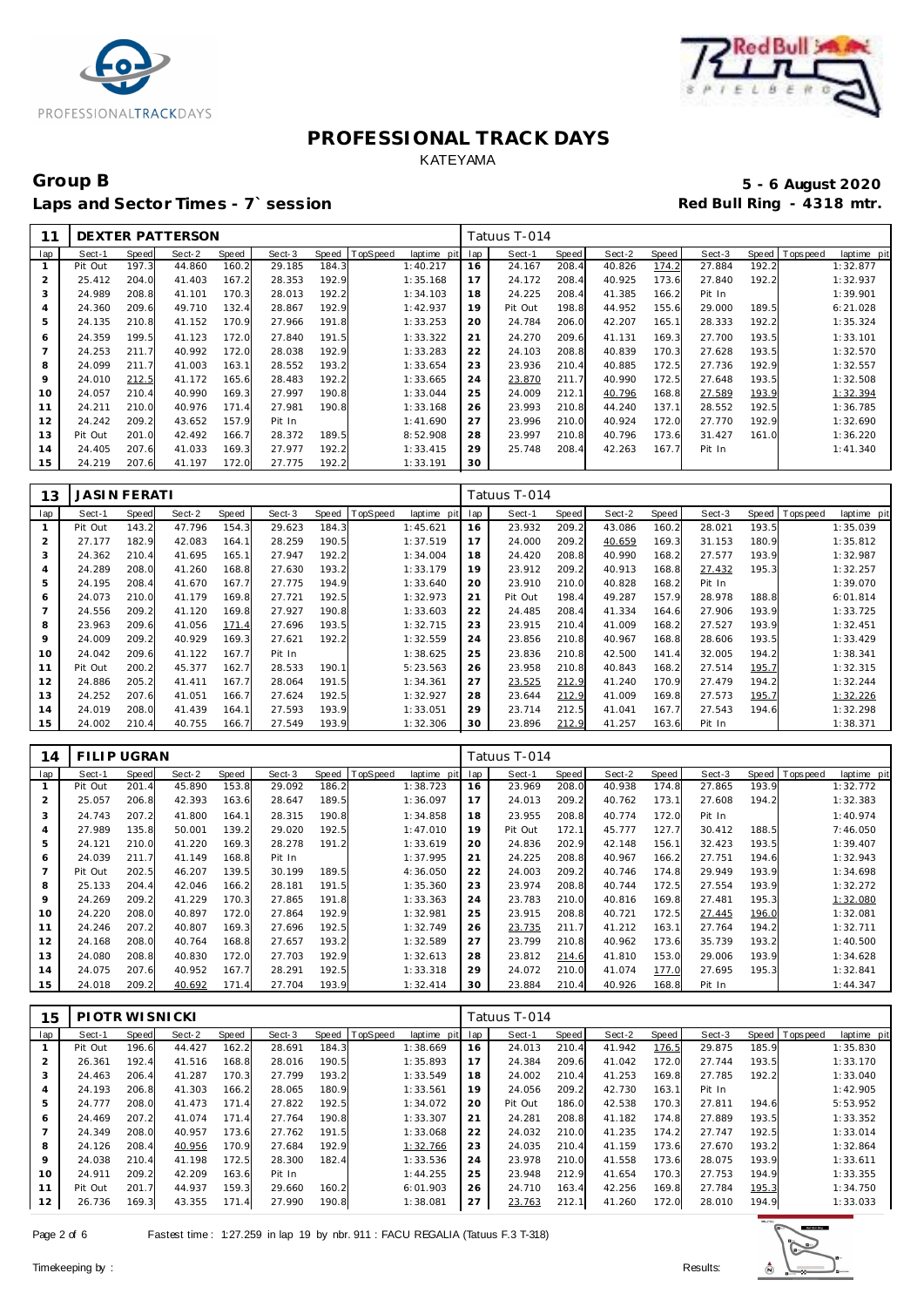



# Laps and Sector Times - 7`session

| Group B                           | 5 - 6 August 2020         |
|-----------------------------------|---------------------------|
| Laps and Sector Times - 7`session | Red Bull Ring - 4318 mtr. |

|  |  |  |                                             | 1:39.696 28 24.151 212.9 41.709 170.9 27.756 195.3        |  |  |  | 1:33.616 |
|--|--|--|---------------------------------------------|-----------------------------------------------------------|--|--|--|----------|
|  |  |  | $14$ 24.230 208.8 41.062 172.0 27.621 191.2 | 1:32.913 29 23.811 213.8 41.438 170.3 27.940 <u>195.3</u> |  |  |  | 1:33.189 |
|  |  |  | 15 24.195 207.6 41.197 172.0 27.732 193.2   | 1:33.124 30 26.711 128.8 47.429 154.7 Pit In              |  |  |  | 1:53.715 |

| 16             | <b>SAMIRBEN</b> |       |          |       |        |       |          |             |     | Tatuus T-014 |       |        |       |        |       |                   |             |
|----------------|-----------------|-------|----------|-------|--------|-------|----------|-------------|-----|--------------|-------|--------|-------|--------|-------|-------------------|-------------|
| lap            | Sect-1          | Speed | Sect-2   | Speed | Sect-3 | Speed | TopSpeed | laptime pit | lap | Sect-1       | Speed | Sect-2 | Speed | Sect-3 |       | Speed   Tops peed | laptime pit |
|                | Pit Out         | 170.1 | 46.803   | 144.4 | 29.697 | 185.9 |          | 1:43.469    | 14  | 24.448       | 205.6 | 41.430 | 164.1 | 28.346 | 192.9 |                   | 1:34.224    |
| $\overline{2}$ | 25.327          | 203.7 | 42.304   | 159.3 | 28.298 | 189.5 |          | 1:35.929    | 15  | 24.136       | 205.2 | 41.426 | 167.2 | 28.354 | 191.5 |                   | 1:33.916    |
| 3              | 24.350          | 205.6 | 41.514   | 164.6 | 28.128 | 188.8 |          | 1:33.992    | 16  | 24.349       | 205.2 | 41.258 | 165.1 | 28.006 | 192.9 |                   | 1:33.613    |
| 4              | 24.161          | 207.2 | 41.338   | 173.1 | 27.850 | 190.8 |          | 1:33.349    | 17  | 24.162       | 206.8 | 41.283 | 164.6 | 28.029 | 192.5 |                   | 1:33.474    |
| 5              | 24.285          | 207.2 | 41.088   | 173.1 | 28.105 | 191.2 |          | 1:33.478    | 18  | 24.492       | 208.8 | 41.326 | 166.7 | 28.000 | 193.2 |                   | 1:33.818    |
| 6              | 24.242          | 206.4 | 41.017   | 172.0 | 27.900 | 192.9 |          | 1:33.159    | 19  | 24.276       | 206.4 | 41.102 | 165.6 | 27.949 | 192.5 |                   | 1:33.327    |
|                | 24.271          | 205.2 | 41.328   | 173.1 | 27.971 | 191.8 |          | 1:33.570    | 20  | 24.250       | 206.4 | 41.212 | 164.6 | 39.049 | 189.5 |                   | 1:44.511    |
| 8              | 24.170          | 209.2 | 41.019   | 165.1 | 49.847 | 181.5 |          | 1:55.036    | 21  | 24.236       | 210.8 | 42.169 | 156.5 | 28.385 | 192.2 |                   | 1:34.790    |
| 9              | 25.594          | 206.0 | 41.667   | 167.7 | 28.050 | 190.8 |          | 1:35.311    | 22  | 24.087       | 209.2 | 41.510 | 161.2 | 28.505 | 193.2 |                   | 1:34.102    |
| 10             | 24.335          | 206.8 | 41.710   | 162.7 | 28.083 | 192.5 |          | 1:34.128    | 23  | 24.359       | 208.4 | 42.320 | 158.8 | 28.113 | 193.5 |                   | 1:34.792    |
| 11             | 24.380          | 207.6 | 41.143   | 171.4 | 27.935 | 190.5 |          | 1:33.458    | 24  | 24.211       | 209.2 | 41.262 | 169.3 | 28.024 | 192.9 |                   | 1:33.497    |
| 12             | 24.201          | 206.4 | 1:09.003 | 141.4 | Pit In |       |          | 2:11.765    | 25  | 24.731       | 205.2 | 42.022 | 156.1 | Pit In |       |                   | 1:43.729    |
| 13             | Pit Out         | 192.7 | 43.722   | 161.2 | 28.584 | 191.5 |          | 13:56.139   | 26  |              |       |        |       |        |       |                   |             |

| 19             |         |       | SEBASTI AN OEGAARD |       |        |       |                 |             |     | Tatuus T-014 |       |        |       |        |       |             |             |
|----------------|---------|-------|--------------------|-------|--------|-------|-----------------|-------------|-----|--------------|-------|--------|-------|--------|-------|-------------|-------------|
| lap            | Sect-1  | Speed | Sect-2             | Speed | Sect-3 | Speed | <b>TopSpeed</b> | laptime pit | lap | Sect-1       | Speed | Sect-2 | Speed | Sect-3 | Speed | T ops pee d | laptime pit |
|                | Pit Out | 201.0 | 42.779             | 169.8 | 28.809 | 189.5 |                 | 1:36.093    | 15  | 24.440       | 206.8 | 41.302 | 173.1 | 27.959 | 192.9 |             | 1:33.701    |
| $\overline{2}$ | 24.551  | 206.4 | 41.830             | 172.5 | 30.549 | 191.2 |                 | 1:36.930    | 16  | 24.214       | 207.6 | 41.035 | 173.6 | 27.620 | 193.5 |             | 1:32.869    |
| 3              | 24.337  | 209.2 | 41.174             | 172.5 | 27.822 | 192.9 |                 | 1:33.333    | 17  | 24.118       | 208.0 | 41.127 | 171.4 | 27.719 | 194.2 |             | 1:32.964    |
| $\overline{4}$ | 24.133  | 210.0 | 41.573             | 170.9 | 28.099 | 192.5 |                 | 1:33.805    | 18  | 24.099       | 208.4 | 41.035 | 168.8 | Pit In |       |             | 1:39.227    |
| 5              | 24.206  | 209.6 | 41.303             | 170.9 | 27.822 | 193.2 |                 | 1:33.331    | 19  | Pit Out      | 199.5 | 43.333 | 162.7 | 28.807 | 191.8 |             | 8:25.471    |
| 6              | 23.919  | 213.4 | 41.422             | 170.3 | 27.898 | 192.5 |                 | 1:33.239    | 20  | 24.824       | 201.0 | 43.053 | 167.2 | 32.784 | 191.8 |             | 1:40.661    |
|                | 24.068  | 209.6 | 41.029             | 173.1 | 27.853 | 192.5 |                 | 1:32.950    | 21  | 24.237       | 208.4 | 40.974 | 170.9 | 27.776 | 193.5 |             | 1:32.987    |
| 8              | 24.226  | 208.8 | 41.134             | 173.6 | 27.744 | 194.2 |                 | 1:33.104    | 22  | 24.063       | 209.2 | 41.121 | 170.9 | 28.956 | 194.2 |             | 1:34.140    |
| 9              | 24.084  | 209.2 | 42.664             | 166.2 | 28.148 | 192.5 |                 | 1:34.896    | 23  | 23.896       | 210.4 | 41.171 | 172.5 | 27.709 | 193.5 |             | 1:32.776    |
| 10             | 24.033  | 211.3 | 41.128             | 169.3 | 27.902 | 194.2 |                 | 1:33.063    | 24  | 24.072       | 209.2 | 41.070 | 169.8 | 27.597 | 194.2 |             | 1:32.739    |
| 11             | 24.037  | 211.7 | 41.038             | 171.4 | 27.871 | 191.8 |                 | 1:32.946    | 25  | 24.054       | 210.0 | 41.040 | 170.9 | 27.640 | 193.5 |             | 1:32.734    |
| 12             | 24.287  | 208.0 | 41.309             | 170.3 | 27.775 | 193.2 |                 | 1:33.371    | 26  | 23.915       | 210.0 | 41.021 | 174.2 | 27.582 | 194.2 |             | 1:32.518    |
| 13             | 24.192  | 208.8 | 41.210             | 172.0 | Pit In |       |                 | 1:40.580    | 27  | 24.408       | 209.6 | 42.585 | 159.8 | Pit In |       |             | 1:41.518    |
| 14             | Pit Out | 201.0 | 43.978             | 149.6 | 29.044 | 191.2 |                 | 8:47.338    | 28  |              |       |        |       |        |       |             |             |

| 22  |         |       | <b>GEORGIOS MARKOGIANNIS</b> |       |        |       |          |             |     | Tatuus T-014 |       |        |       |        |       |                 |             |
|-----|---------|-------|------------------------------|-------|--------|-------|----------|-------------|-----|--------------|-------|--------|-------|--------|-------|-----------------|-------------|
| lap | Sect-1  | Speed | Sect-2                       | Speed | Sect-3 | Speed | TopSpeed | laptime pit | lap | Sect-1       | Speed | Sect-2 | Speed | Sect-3 |       | Speed Tops peed | laptime pit |
|     | Pit Out | 166.2 | 46.083                       | 159.3 | 30.707 | 182.7 |          | 1:42.781    | 17  | 26.308       | 201.7 | 44.373 | 158.8 | 29.136 | 189.8 |                 | 1:39.817    |
| 2   | 26.189  | 190.3 | 48.747                       | 153.4 | Pit In |       |          | 1:55.880    | 18  | 24.298       | 208.0 | 42.094 | 166.2 | 28.455 | 191.8 |                 | 1:34.847    |
| 3   | Pit Out | 202.9 | 42.793                       | 163.6 | 29.100 | 186.5 |          | 2:59.799    | 19  | 24.298       | 208.8 | 46.158 | 129.5 | 36.277 | 189.8 |                 | 1:46.733    |
| 4   | 24.756  | 206.4 | 42.126                       | 169.8 | 28.563 | 189.1 |          | 1:35.445    | 20  | 24.122       | 207.2 | 41.691 | 169.3 | 28.341 | 191.2 |                 | 1:34.154    |
| 5   | 24.554  | 207.2 | 41.919                       | 165.1 | 28.768 | 188.2 |          | 1:35.241    | 21  | 24.292       | 206.8 | 41.667 | 168.8 | 28.313 | 191.2 |                 | 1:34.272    |
| 6   | 24.374  | 207.2 | 42.001                       | 171.4 | 28.464 | 189.1 |          | 1:34.839    | 22  | 24.165       | 208.0 | 41.618 | 167.2 | 28.136 | 192.5 |                 | 1:33.919    |
|     | 24.268  | 207.6 | 41.729                       | 169.8 | 28.367 | 191.2 |          | 1:34.364    | 23  | 24.210       | 208.4 | 41.498 | 167.7 | 28.706 | 191.8 |                 | 1:34.414    |
| 8   | 24.295  | 207.2 | 41.547                       | 170.9 | 28.780 | 190.5 |          | 1:34.622    | 24  | 24.249       | 208.8 | 41.438 | 169.3 | 28.250 | 190.1 |                 | 1:33.937    |
| 9   | 24.335  | 208.4 | 41.592                       | 170.3 | 28.282 | 189.8 |          | 1:34.209    | 25  | 24.200       | 208.0 | 42.293 | 170.3 | 28.431 | 191.2 |                 | 1:34.924    |
| 10  | 24.279  | 208.0 | 42.338                       | 167.2 | 28.762 | 182.1 |          | 1:35.379    | 26  | 24.298       | 208.8 | 41.586 | 167.7 | 28.319 | 191.2 |                 | 1:34.203    |
| 11  | 24.868  | 207.2 | 41.592                       | 169.3 | 28.475 | 189.8 |          | 1:34.935    | 27  | 24.345       | 208.4 | 43.560 | 167.2 | 28.360 | 192.2 |                 | 1:36.265    |
| 12  | 24.330  | 207.6 | 41.995                       | 168.2 | 28.425 | 190.5 |          | 1:34.750    | 28  | 24.218       | 208.8 | 42.109 | 131.7 | 28.894 | 190.5 |                 | 1:35.221    |
| 13  | 24.293  | 207.6 | 41.656                       | 171.4 | 28.669 | 187.5 |          | 1:34.618    | 29  | 24.188       | 210.4 | 41.508 | 169.3 | 28.189 | 191.8 |                 | 1:33.885    |
| 14  | 24.448  | 206.8 | 41.420                       | 170.3 | 28.384 | 190.1 |          | 1:34.252    | 30  | 24.106       | 210.0 | 41.576 | 170.3 | 28.100 | 191.2 |                 | 1:33.782    |
| 15  | 24.373  | 206.8 | 41.701                       | 168.2 | Pit In |       |          | 1:39.256    | 31  | 24.436       | 207.6 | 41.999 | 169.8 | Pit In |       |                 | 1:39.654    |
| 16  | Pit Out | 159.1 | 45.633                       | 150.8 | 31.169 | 183.1 |          | 7:41.580    | 32  |              |       |        |       |        |       |                 |             |

| 40      |         |       | KONSTA LAPPALAINEN |       |        |       |                |             |     | Tatuus F.3 T-318 |       |        |       |        |       |                 |             |
|---------|---------|-------|--------------------|-------|--------|-------|----------------|-------------|-----|------------------|-------|--------|-------|--------|-------|-----------------|-------------|
| lap     | Sect-1  | Speed | Sect-2             | Speed | Sect-3 |       | Speed TopSpeed | laptime pit | lap | Sect-1           | Speed | Sect-2 | Speed | Sect-3 |       | Speed Tops peed | laptime pit |
|         | Pit Out | 202.9 | 41.686             | 168.2 | 27.855 | 198.2 |                | 1:34.577    | 14  | 22.912           | 223.1 | 39.046 | 186.2 | 26.435 | 204.9 |                 | 1:28.393    |
|         | 23.215  | 225.0 | 39.854             | 182.4 | 26.714 | 202.2 |                | 1:29.783    | 15  | 22.752           | 224.5 | 39.148 | 187.5 | 26.608 | 205.3 |                 | 1:28.508    |
| 3       | 22.993  | 221.7 | 39.987             | 185.6 | 26.529 | 201.5 |                | 1:29.509    | 16  | 22.671           | 224.5 | 40.871 | 159.8 | 26.928 | 204.2 |                 | 1:30.470    |
| 4       | 22.924  | 221.7 | 39.203             | 187.5 | 26.503 | 203.4 |                | 1:28.630    | 17  | 22.752           | 222.2 | 39.485 | 164.1 | Pit In |       |                 | 1:37.784    |
| 5       | 22.815  | 221.7 | 39.357             | 187.5 | 26.554 | 203.8 |                | 1:28.726    | 18  | Pit Out          | 212.9 | 41.388 | 168.2 | 27.275 | 202.2 |                 | 4:44.515    |
| 6       | 22.727  | 223.6 | 39.467             | 187.5 | 26.404 | 203.8 |                | 1:28.598    | 19  | 23.192           | 221.7 | 39.673 | 174.8 | 26.589 | 203.4 |                 | 1:29.454    |
|         | 22.932  | 220.4 | 39.509             | 184.3 | 26.515 | 203.0 |                | 1:28.956    | 20  | 22.872           | 224.0 | 39.050 | 181.8 | 26.409 | 205.7 |                 | 1:28.331    |
| 8       | 22.840  | 224.5 | 39.354             | 185.6 | 26.797 | 201.5 |                | 1:28.991    | 21  | 22.705           | 225.0 | 38.944 | 185.6 | 26.435 | 204.5 |                 | 1:28.084    |
| $\circ$ | 22.911  | 224.5 | 40.948             | 153.4 | Pit In |       |                | 1:41.804    | 22  | 22.680           | 225.4 | 39.262 | 182.4 | 26.254 | 204.9 |                 | 1:28.196    |
| 10      | Pit Out | 205.2 | 41.088             | 166.7 | 27.253 | 203.0 |                | 7:11.633    | 23  | 22.612           | 225.9 | 39.248 | 186.9 | 26.405 | 203.4 |                 | 1:28.265    |

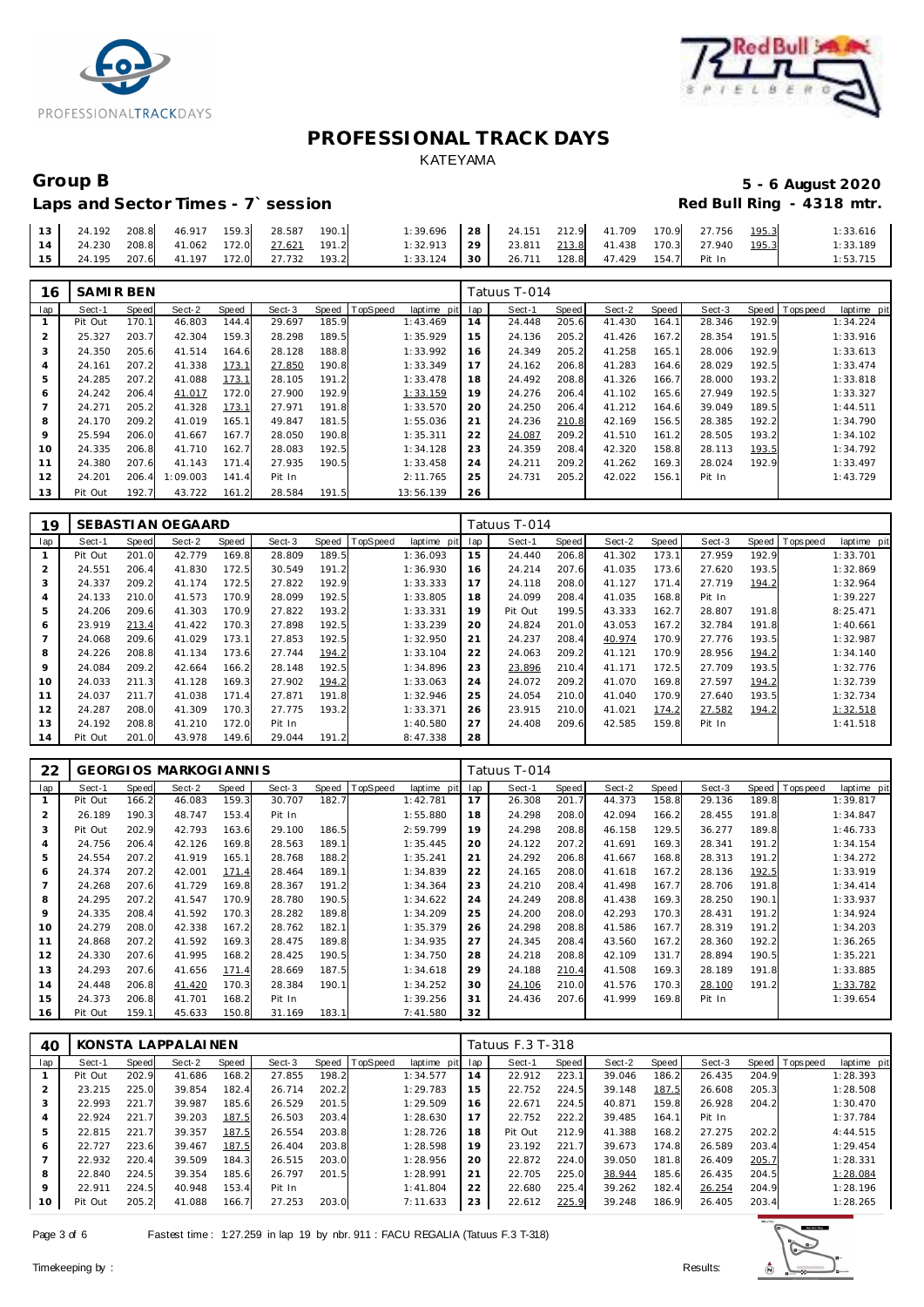



# Laps and Sector Times - 7`session

| Group B                           | 5 - 6 August 2020         |
|-----------------------------------|---------------------------|
| Laps and Sector Times - 7`session | Red Bull Ring - 4318 mtr. |

|  |  | $11$ 23.004 222.2 39.263 183.1 26.660 202.6 |  | 1:28.927 24 22.585 225.9 52.454 157.4 27.574 204.5 |                                                          |  |  | 1:42.613  |
|--|--|---------------------------------------------|--|----------------------------------------------------|----------------------------------------------------------|--|--|-----------|
|  |  | $12$ 22.937 222.6 39.494 171.4 26.871 203.4 |  |                                                    | $1:29.302$   25   22.741 225.0 39.622 169.3 27.873 204.9 |  |  | 1:30.236  |
|  |  | 13   22.938 221.7 39.212 186.2 26.590 203.8 |  |                                                    | 1:28.740   26   22.729 224.5 39.121 178.2 Pit In         |  |  | 1: 41.340 |

| 46  | <b>GABRIELE MINI</b> |       |        |       |        |       |                 |             |     | Tatuus T-014 |       |        |       |        |       |                                |
|-----|----------------------|-------|--------|-------|--------|-------|-----------------|-------------|-----|--------------|-------|--------|-------|--------|-------|--------------------------------|
| lap | Sect-1               | Speed | Sect-2 | Speed | Sect-3 | Speed | <b>TopSpeed</b> | laptime pit | lap | Sect-1       | Speed | Sect-2 | Speed | Sect-3 |       | Speed Tops peed<br>laptime pit |
|     | Pit Out              | 180.1 | 44.323 | 161.7 | Pit In |       |                 | 1:48.303    | 14  | Pit Out      | 150.6 | 47.777 | 156.5 | 29.278 | 186.9 | 14:05.212                      |
| 2   | Pit Out              | 203.3 | 41.867 | 169.3 | Pit In |       |                 | 2:20.059    | 15  | 25.250       | 200.6 | 42.989 | 167.2 | 28.085 | 194.6 | 1:36.324                       |
| 3   | Pit Out              | 205.6 | 41.707 | 169.8 | 27.913 | 193.2 |                 | 3:02.639    | 16  | 24.042       | 208.4 | 40.731 | 173.1 | 27.490 | 196.0 | 1:32.263                       |
| 4   | 24.207               | 210.0 | 40.963 | 170.9 | 27.577 | 193.2 |                 | 1:32.747    | 17  | 23.850       | 209.6 | 40.551 | 175.9 | 27.528 | 194.6 | 1:31.929                       |
| 5   | 24.085               | 210.0 | 40.663 | 172.5 | 27.483 | 193.5 |                 | 1:32.231    | 18  | 23.938       | 212.1 | 40.431 | 175.9 | 27.534 | 195.3 | 1:31.903                       |
| 6   | 24.050               | 210.0 | 40.633 | 173.1 | 27.601 | 193.5 |                 | 1:32.284    | 19  | 23.885       | 210.8 | 40.427 | 173.6 | 27.369 | 195.7 | 1:31.681                       |
|     | 24.004               | 210.4 | 41.372 | 172.5 | 27.613 | 195.3 |                 | 1:32.989    | 20  | 23.930       | 210.8 | 40.335 | 174.2 | 27.387 | 195.3 | 1:31.652                       |
| 8   | 24.027               | 210.8 | 40.763 | 173.1 | 27.676 | 192.9 |                 | 1:32.466    | 21  | 23.919       | 210.0 | 40.490 | 173.6 | 27.491 | 194.6 | 1:31.900                       |
| 9   | 24.054               | 211.7 | 40.662 | 175.9 | 27.706 | 193.5 |                 | 1:32.422    | 22  | 24.165       | 188.7 | 45.943 | 150.0 | 29.496 | 194.6 | 1:39.604                       |
| 10  | 24.101               | 210.8 | 40.931 | 171.4 | 27.723 | 193.5 |                 | 1:32.755    | 23  | 23.904       | 212.1 | 40.737 | 173.1 | 27.452 | 194.9 | 1:32.093                       |
| 11  | 24.175               | 209.6 | 40.882 | 173.6 | 27.661 | 193.9 |                 | 1:32.718    | 24  | 23.944       | 211.7 | 40.789 | 172.5 | 27.464 | 196.7 | 1:32.197                       |
| 12  | 24.271               | 209.2 | 40.573 | 174.8 | 27.649 | 191.8 |                 | 1:32.493    | 25  | 23.864       | 212.5 | 40.478 | 174.8 | 27.425 | 194.9 | 1:31.767                       |
| 13  | 24.223               | 208.4 | 40.630 | 174.8 | Pit In |       |                 | 1:38.717    | 26  | 27.904       | 178.9 | 41.558 | 170.9 | Pit In |       | 1:45.434                       |

| 48             |         |              | JESSE SALMENAUTIO |       |        |       |          |             |     | Tatuus T-014 |       |        |       |        |       |                         |  |
|----------------|---------|--------------|-------------------|-------|--------|-------|----------|-------------|-----|--------------|-------|--------|-------|--------|-------|-------------------------|--|
| lap            | Sect-1  | <b>Speed</b> | Sect-2            | Speed | Sect-3 | Speed | TopSpeed | laptime pit | lap | Sect-1       | Speed | Sect-2 | Speed | Sect-3 | Speed | Topspeed<br>laptime pit |  |
|                | Pit Out | 189.7        | 43.148            | 163.6 | 29.963 | 186.2 |          | 1:37.260    | 15  | Pit Out      | 188.3 | 43.197 | 161.7 | 29.157 | 177.6 | 14:20.868               |  |
| $\overline{2}$ | 24.757  | 204.4        | 41.300            | 165.6 | 35.261 | 191.2 |          | 1:41.318    | 16  | 24.851       | 197.7 | 42.250 | 166.2 | 28.081 | 188.2 | 1:35.182                |  |
| 3              | 24.237  | 210.0        | 41.052            | 168.8 | 27.835 | 190.8 |          | 1:33.124    | 17  | 24.415       | 208.0 | 41.362 | 167.2 | 27.834 | 194.9 | 1:33.611                |  |
| 4              | 24.121  | 210.8        | 41.166            | 167.2 | 28.292 | 192.5 |          | 1:33.579    | 18  | 23.888       | 213.4 | 40.980 | 165.6 | 27.982 | 194.2 | 1:32.850                |  |
| 5              | 24.124  | 209.6        | 41.070            | 169.3 | 27.778 | 193.2 |          | 1:32.972    | 19  | 23.712       | 215.5 | 40.909 | 168.8 | 27.515 | 194.6 | 1:32.136                |  |
| 6              | 24.021  | 210.8        | 40.998            | 173.6 | 27.846 | 194.2 |          | 1:32.865    | 20  | 23.856       | 211.3 | 40.811 | 170.9 | 27.641 | 193.5 | 1:32.308                |  |
| -              | 23.851  | 215.5        | 41.280            | 169.8 | 28.272 | 193.5 |          | 1:33.403    | 21  | 24.012       | 210.8 | 40.667 | 171.4 | 27.505 | 195.3 | 1:32.184                |  |
| 8              | 23.895  | 210.8        | 40.808            | 172.0 | 27.643 | 194.2 |          | 1:32.346    | 22  | 26.027       | 176.3 | 41.791 | 168.8 | 27.746 | 194.6 | 1:35.564                |  |
| 9              | 23.954  | 211.3        | 40.811            | 174.2 | 27.734 | 191.8 |          | 1:32.499    | 23  | 23.796       | 213.4 | 40.880 | 170.3 | 27.664 | 194.6 | 1:32.340                |  |
| 10             | 24.085  | 210.0        | 41.265            | 166.7 | 27.870 | 191.2 |          | 1:33.220    | 24  | 23.911       | 212.9 | 41.576 | 172.0 | 27.594 | 194.6 | 1:33.081                |  |
| 11             | 24.118  | 210.0        | 41.066            | 163.6 | 33.453 | 192.5 |          | 1:38.637    | 25  | 23.890       | 212.5 | 40.867 | 171.4 | 27.649 | 194.2 | 1:32.406                |  |
| 12             | 24.000  | 211.3        | 40.828            | 169.3 | 27.686 | 192.9 |          | 1:32.514    | 26  | 23.961       | 212.1 | 40.889 | 173.1 | 27.827 | 193.9 | 1:32.677                |  |
| 13             | 24.162  | 209.2        | 40.975            | 172.0 | 28.024 | 187.8 |          | 1:33.161    | 27  | 23.881       | 211.7 | 41.049 | 175.3 | 27.669 | 194.9 | 1:32.599                |  |
| 14             | 24.269  | 208.8        | 41.074            | 170.3 | Pit In |       |          | 1:38.759    | 28  | 23.909       | 212.1 | 40.988 | 170.3 | Pit In |       | 1:40.271                |  |

| 66             |         |       | ZDENEK CHOVANEC |       |        |       |          |             |     | Tatuus T-014 |       |        |       |        |       |                |             |
|----------------|---------|-------|-----------------|-------|--------|-------|----------|-------------|-----|--------------|-------|--------|-------|--------|-------|----------------|-------------|
| lap            | Sect-1  | Speed | Sect-2          | Speed | Sect-3 | Speed | TopSpeed | laptime pit | lap | Sect-1       | Speed | Sect-2 | Speed | Sect-3 |       | Speed Topspeed | laptime pit |
|                | Pit Out | 152.7 | 46.560          | 151.3 | Pit In |       |          | 1:59.059    | 14  | 24.523       | 198.0 | 43.475 | 140.3 | 30.867 | 190.1 |                | 1:38.865    |
| $\overline{2}$ | Pit Out | 187.3 | 43.406          | 161.2 | 28.389 | 190.5 |          | 2:09.092    | 15  | 23.905       | 209.6 | 41.110 | 163.1 | 27.971 | 194.2 |                | 1:32.986    |
| 3              | 24.222  | 208.0 | 41.548          | 162.2 | 28.016 | 191.5 |          | 1:33.786    | 16  | 23.750       | 209.6 | 41.001 | 166.2 | 27.706 | 194.6 |                | 1:32.457    |
| 4              | 24.026  | 209.2 | 41.213          | 165.1 | 28.086 | 192.9 |          | 1:33.325    | 17  | 23.809       | 209.2 | 40.893 | 167.7 | 27.747 | 193.5 |                | 1:32.449    |
| 5              | 23.864  | 209.6 | 41.311          | 165.6 | 28.077 | 191.8 |          | 1:33.252    | 18  | 23.662       | 209.2 | 40.907 | 165.6 | 27.601 | 194.9 |                | 1:32.170    |
| 6              | 23.964  | 210.4 | 41.507          | 164.1 | 27.826 | 194.6 |          | 1:33.297    | 19  | 23.671       | 209.6 | 40.930 | 166.7 | 27.686 | 194.6 |                | 1:32.287    |
|                | 23.776  | 211.7 | 41.238          | 165.1 | 28.456 | 192.2 |          | 1:33.470    | 20  | 23.621       | 210.8 | 40.971 | 163.6 | 27.780 | 195.3 |                | 1:32.372    |
| 8              | 24.064  | 208.4 | 41.301          | 164.1 | 30.268 | 166.2 |          | 1:35.633    | 21  | 23.736       | 210.0 | 41.099 | 165.6 | 27.577 | 195.7 |                | 1:32.412    |
| $\circ$        | 25.726  | 208.8 | 46.291          | 164.1 | 27.908 | 193.9 |          | 1:39.925    | 22  | 23.469       | 211.3 | 40.716 | 165.6 | 27.648 | 192.9 |                | 1:31.833    |
| 10             | 24.059  | 210.4 | 41.398          | 165.1 | 28.195 | 190.1 |          | 1:33.652    | 23  | 23.868       | 210.4 | 41.035 | 167.2 | 27.665 | 193.9 |                | 1:32.568    |
| 11             | 23.956  | 210.4 | 41.316          | 166.2 | 27.898 | 193.2 |          | 1:33.170    | 24  | 23.525       | 212.5 | 43.779 | 123.0 | 30.126 | 193.2 |                | 1:37.430    |
| 12             | 24.252  | 208.0 | 41.194          | 167.7 | Pit In |       |          | 1:40.413    | 25  | 23.623       | 211.3 | 41.210 | 167.7 | 27.683 | 194.6 |                | 1:32.516    |
| 13             | Pit Out | 157.0 | 45.315          | 156.5 | 29.062 | 187.8 |          | 7:17.390    | 26  | 23.599       | 211.7 | 42.803 | 149.6 | Pit In |       |                | 1:43.527    |

| 68  | KACPER SZTUKA |       |        |       |        |       |                 |             |     | Tatuus T-014 |       |        |       |        |       |           |             |
|-----|---------------|-------|--------|-------|--------|-------|-----------------|-------------|-----|--------------|-------|--------|-------|--------|-------|-----------|-------------|
| lap | Sect-1        | Speed | Sect-2 | Speed | Sect-3 | Speed | <b>TopSpeed</b> | laptime pit | lap | Sect-1       | Speed | Sect-2 | Speed | Sect-3 | Speed | Tops peed | laptime pit |
|     | Pit Out       | 201.7 | 43.757 | 158.8 | 29.298 | 186.5 |                 | 1:38.583    | 15  | 24.522       | 206.0 | 42.443 | 167.2 | 28.833 | 190.5 |           | 1:35.798    |
|     | 24.806        | 205.6 | 42.108 | 167.7 | 28.620 | 187.5 |                 | 1:35.534    | 16  | 24.116       | 208.8 | 41.670 | 169.3 | 28.402 | 191.8 |           | 1:34.188    |
| 3   | 25.521        | 206.4 | 43.080 | 163.6 | 28.805 | 189.8 |                 | 1:37.406    | 17  | 24.028       | 207.6 | 41.535 | 172.0 | 28.322 | 191.5 |           | 1:33.885    |
| 4   | 24.256        | 209.2 | 41.555 | 169.8 | 28.530 | 190.1 |                 | 1:34.341    | 18  | 23.914       | 208.4 | 41.359 | 170.3 | 28.579 | 191.2 |           | 1:33.852    |
| 5   | 24.134        | 209.2 | 41.504 | 168.8 | 28.753 | 189.1 |                 | 1:34.391    | 19  | 24.270       | 207.6 | 41.457 | 165.6 | Pit In |       |           | 1:42.501    |
| 6   | 24.357        | 210.0 | 42.391 | 168.8 | 28.464 | 190.1 |                 | 1:35.212    | 20  | Pit Out      | 189.0 | 41.722 | 167.2 | 28.437 | 190.5 |           | 2:20.273    |
|     | 24.085        | 210.0 | 42.580 | 164.6 | 28.617 | 189.1 |                 | 1:35.282    | 21  | 24.092       | 211.7 | 42.653 | 166.7 | 28.431 | 192.2 |           | 1:35.176    |
| 8   | 23.970        | 210.4 | 41.323 | 170.9 | 28.282 | 190.8 |                 | 1:33.575    | 22  | 23.884       | 210.8 | 41.238 | 167.2 | 28.181 | 190.8 |           | 1:33.303    |
| 9   | 24.019        | 208.8 | 41.376 | 172.0 | 29.368 | 189.8 |                 | 1:34.763    | 23  | 23.843       | 213.8 | 41.563 | 164.6 | 28.444 | 190.5 |           | 1:33.850    |
| 10  | 24.144        | 210.4 | 41.350 | 168.8 | 28.434 | 188.5 |                 | 1:33.928    | 24  | 24.000       | 210.4 | 41.683 | 165.6 | 28.425 | 191.2 |           | 1:34.108    |
| 11  | 24.014        | 210.8 | 41.465 | 172.0 | 28.662 | 188.5 |                 | 1:34.141    | 25  | 23.884       | 210.8 | 41.402 | 168.2 | 28.615 | 188.2 |           | 1:33.901    |
| 12  | 24.091        | 209.2 | 41.581 | 159.3 | Pit In |       |                 | 1:41.222    | 26  | 23.928       | 210.4 | 41.346 | 168.8 | 28.258 | 190.5 |           | 1:33.532    |
| 13  | Pit Out       | 198.4 | 44.628 | 157.0 | 30.384 | 185.6 |                 | 14:49.051   | 27  | 24.024       | 209.6 | 42.509 | 153.0 | Pit In |       |           | 1:44.247    |

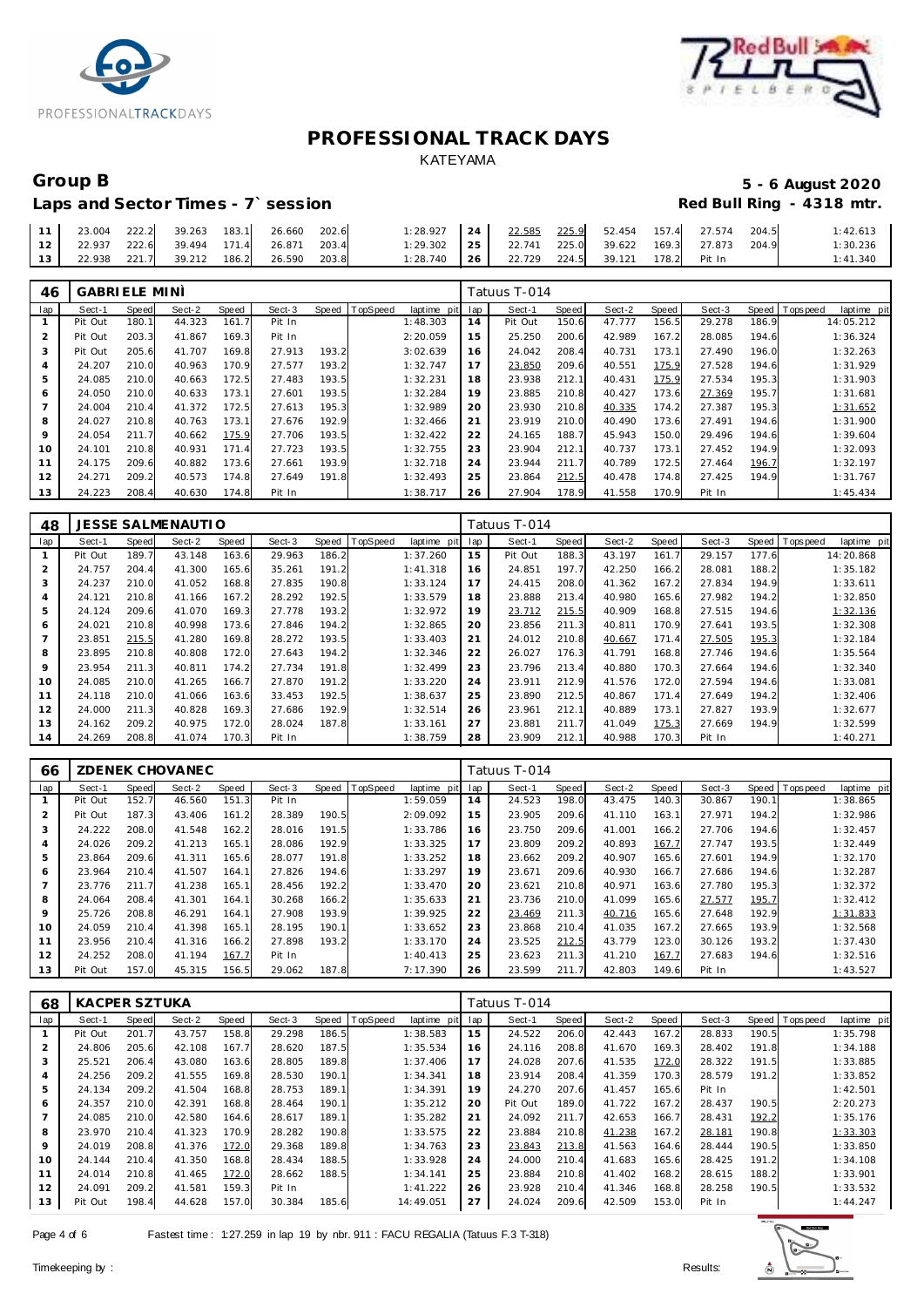



### Laps and Sector Times - 7`session

Group B<br> **Example 2020**<br>
Laps and Sector Times - 7`session<br> **5 - 6 August 2020**<br>
Red Bull Ring - 4318 mtr.

| 14 | 25.192 206.0 42.503 161.2 28.945 190.5 |  |  | $1:36.640$ $\blacksquare$ | 28 l |  |  |  |
|----|----------------------------------------|--|--|---------------------------|------|--|--|--|
|    |                                        |  |  |                           |      |  |  |  |

| 72             |         |       | EONARDO FORNAROLI |              |        |       |          |             |     | Tatuus T-014 |       |        |       |        |       |                |             |
|----------------|---------|-------|-------------------|--------------|--------|-------|----------|-------------|-----|--------------|-------|--------|-------|--------|-------|----------------|-------------|
| lap            | Sect-1  | Speed | Sect-2            | <b>Speed</b> | Sect-3 | Speed | TopSpeed | laptime pit | lap | Sect-1       | Speed | Sect-2 | Speed | Sect-3 |       | Speed Topspeed | laptime pit |
|                | Pit Out | 183.8 | 43.381            | 166.7        | 28.648 | 189.1 |          | 1:38.312    | 13  | 26.003       | 208.0 | 41.488 | 172.5 | Pit In |       |                | 1:42.013    |
| $\overline{2}$ | 24.431  | 208.0 | 41.385            | 170.9        | 27.858 | 192.5 |          | 1:33.674    | 14  | Pit Out      | 174.3 | 47.194 | 161.2 | 28.966 | 190.1 |                | 6:46.394    |
| 3              | 24.211  | 210.4 | 41.091            | 174.2        | 27.670 | 193.2 |          | 1:32.972    | 15  | 24.448       | 208.4 | 41.711 | 168.2 | 27.966 | 192.9 |                | 1:34.125    |
| 4              | 24.172  | 210.8 | 40.964            | 174.2        | 27.730 | 193.2 |          | 1:32.866    | 16  | 24.150       | 211.7 | 41.237 | 170.3 | 27.685 | 193.9 |                | 1:33.072    |
| 5              | 24.240  | 210.4 | 41.030            | 174.2        | Pit In |       |          | 1:40.596    | 17  | 24.010       | 211.3 | 40.868 | 174.8 | 27.581 | 193.5 |                | 1:32.459    |
| 6              | Pit Out | 206.0 | 41.872            | 172.5        | 27.742 | 193.2 |          | 3:12.134    | 18  | 23.962       | 212.1 | 40.997 | 172.0 | 27.806 | 191.5 |                | 1:32.765    |
|                | 24.352  | 209.6 | 44.235            | 173.6        | 28.834 | 193.2 |          | 1:37.421    | 19  | 24.032       | 212.1 | 41.444 | 169.8 | 27.994 | 193.2 |                | 1:33.470    |
| 8              | 24.195  | 210.4 | 40.968            | 174.8        | 27.957 | 193.2 |          | 1:33.120    | 20  | 23.956       | 214.2 | 40.985 | 173.1 | 27.692 | 194.6 |                | 1:32.633    |
| $\circ$        | 24.901  | 196.2 | 41.198            | 173.6        | 27.700 | 194.2 |          | 1:33.799    | 21  | 23.960       | 212.9 | 40.950 | 170.9 | 27.728 | 193.9 |                | 1:32.638    |
| 10             | 24.151  | 210.0 | 40.945            | 172.0        | 27.797 | 193.9 |          | 1:32.893    | 22  | 23.932       | 214.2 | 40.938 | 175.3 | 27.844 | 193.2 |                | 1:32.714    |
| 11             | 24.154  | 210.0 | 41.155            | 171.4        | 27.878 | 193.2 |          | 1:33.187    | 23  | 24.070       | 213.8 | 40.874 | 173.6 | 27.766 | 194.2 |                | 1:32.710    |
| 12             | 23.992  | 211.3 | 40.890            | 174.2        | 27.817 | 192.5 |          | 1:32.699    | 24  | 24.123       | 212.1 | 41.397 | 168.8 | Pit In |       |                | 1:41.722    |

| 77             | ANDREA ROSSO |       |        |       |        |       |          |                |     | Tatuus T-014 |       |        |       |        |       |             |             |
|----------------|--------------|-------|--------|-------|--------|-------|----------|----------------|-----|--------------|-------|--------|-------|--------|-------|-------------|-------------|
| lap            | Sect-1       | Speed | Sect-2 | Speed | Sect-3 | Speed | TopSpeed | laptime<br>pit | lap | Sect-1       | Speed | Sect-2 | Speed | Sect-3 | Speed | T ops pee d | laptime pit |
|                | Pit Out      | 195.5 | 43.647 | 166.2 | Pit In |       |          | 1:56.372       | 16  | 24.122       | 209.2 | 40.910 | 174.8 | 27.951 | 194.6 |             | 1:32.983    |
| $\overline{2}$ | Pit Out      | 206.8 | 44.094 | 165.1 | Pit In |       |          | 2:26.193       | 17  | 23.949       | 210.8 | 41.030 | 174.2 | Pit In |       |             | 1:38.708    |
| 3              | Pit Out      | 205.6 | 41.863 | 170.9 | 28.025 | 192.9 |          | 2:05.681       | 18  | Pit Out      | 184.1 | 44.360 | 159.8 | 28.776 | 183.4 |             | 6:38.453    |
| 4              | 24.300       | 209.6 | 41.332 | 172.0 | 27.793 | 192.9 |          | 1:33.425       | 19  | 25.393       | 202.5 | 42.037 | 168.2 | 27.843 | 195.3 |             | 1:35.273    |
| 5              | 24.369       | 210.0 | 41.300 | 174.8 | 27.984 | 191.8 |          | 1:33.653       | 20  | 23.960       | 210.4 | 41.092 | 173.1 | 27.952 | 195.3 |             | 1:33.004    |
| 6              | 24.124       | 210.4 | 41.252 | 175.9 | 27.803 | 192.2 |          | 1:33.179       | 21  | 23.797       | 211.7 | 40.967 | 173.6 | 27.694 | 194.6 |             | 1:32.458    |
| $\overline{7}$ | 24.141       | 211.3 | 41.197 | 175.9 | 27.726 | 193.5 |          | 1:33.064       | 22  | 23.931       | 210.8 | 40.726 | 177.0 | 27.502 | 194.6 |             | 1:32.159    |
| 8              | 23.988       | 212.9 | 42.384 | 173.6 | 28.053 | 193.2 |          | 1:34.425       | 23  | 23.738       | 211.7 | 40.976 | 169.8 | 27.531 | 194.9 |             | 1:32.245    |
| 9              | 24.088       | 212.9 | 41.037 | 175.3 | 27.788 | 193.5 |          | 1:32.913       | 24  | 23.517       | 212.1 | 40.884 | 176.5 | 27.386 | 196.0 |             | 1:31.787    |
| 10             | 23.998       | 211.7 | 40.950 | 173.6 | 27.670 | 195.3 |          | 1:32.618       | 25  | 23.782       | 211.3 | 41.129 | 158.8 | 36.475 | 165.9 |             | 1:41.386    |
| 11             | 24.330       | 210.4 | 41.039 | 174.2 | 27.851 | 194.2 |          | 1:33.220       | 26  | 27.727       | 176.6 | 50.768 | 119.5 | 33.637 | 193.2 |             | 1:52.132    |
| 12             | 24.188       | 211.7 | 40.966 | 174.2 | 27.891 | 193.2 |          | 1:33.045       | 27  | 23.996       | 212.5 | 41.348 | 166.2 | 27.938 | 195.3 |             | 1:33.282    |
| 13             | 24.038       | 212.5 | 41.088 | 173.1 | 27.769 | 193.9 |          | 1:32.895       | 28  | 23.740       | 212.1 | 40.993 | 170.9 | 27.561 | 195.7 |             | 1:32.294    |
| 14             | 23.997       | 211.7 | 40.959 | 174.8 | 27.967 | 192.5 |          | 1:32.923       | 29  | 23.813       | 212.5 | 40.963 | 174.8 | 27.466 | 196.4 |             | 1:32.242    |
| 15             | 24.144       | 209.2 | 41.000 | 175.9 | 27.719 | 194.2 |          | 1:32.863       | 30  | 23.738       | 212.9 | 41.057 | 173.6 | Pit In |       |             | 1:40.238    |

| 78             |         |       | MATEUSZ KAPRZYK |       |        |       |          |             |     | Tatuus T-014 |       |        |       |        |       |            |             |
|----------------|---------|-------|-----------------|-------|--------|-------|----------|-------------|-----|--------------|-------|--------|-------|--------|-------|------------|-------------|
| lap            | Sect-1  | Speed | Sect-2          | Speed | Sect-3 | Speed | TopSpeed | laptime pit | lap | Sect-1       | Speed | Sect-2 | Speed | Sect-3 | Speed | T ops peed | laptime pit |
|                | Pit Out | 202.1 | 43.072          | 158.4 | 28.650 | 187.2 |          | 1:35.965    | 16  | 25.257       | 208.0 | 42.374 | 157.9 | 28.543 | 190.8 |            | 1:36.174    |
| $\overline{2}$ | 24.617  | 209.6 | 41.663          | 159.3 | 28.295 | 190.5 |          | 1:34.575    | 17  | 26.473       | 178.0 | 48.664 | 142.1 | 30.561 | 182.7 |            | 1:45.698    |
| 3              | 25.314  | 193.8 | 45.821          | 150.8 | 32.498 | 186.5 |          | 1:43.633    | 18  | 25.453       | 194.1 | 42.951 | 165.7 | 28.209 | 192.9 |            | 1:36.613    |
| $\overline{4}$ | 25.276  | 201.4 | 42.522          | 163.6 | 28.477 | 190.5 |          | 1:36.275    | 19  | 24.090       | 211.7 | 41.980 | 168.2 | 27.866 | 194.2 |            | 1:33.936    |
| 5              | 24.277  | 209.6 | 41.594          | 167.7 | 28.204 | 189.5 |          | 1:34.075    | 20  | 23.879       | 209.6 | 41.199 | 166.2 | 27.941 | 193.5 |            | 1:33.019    |
| 6              | 24.143  | 209.6 | 41.391          | 172.0 | 27.981 | 190.5 |          | 1:33.515    | 21  | 23.876       | 210.4 | 41.421 | 167.7 | 27.841 | 194.2 |            | 1:33.138    |
|                | 24.078  | 208.8 | 41.362          | 168.2 | 27.976 | 191.2 |          | 1:33.416    | 22  | 23.811       | 211.7 | 41.063 | 166.7 | 27.801 | 192.5 |            | 1:32.675    |
| 8              | 24.099  | 209.2 | 41.248          | 169.3 | 27.967 | 190.1 |          | 1:33.314    | 23  | 23.687       | 211.7 | 41.297 | 170.3 | 28.389 | 175.0 |            | 1:33.373    |
| 9              | 24.109  | 208.8 | 41.314          | 160.2 | 27.943 | 192.2 |          | 1:33.366    | 24  | 25.008       | 206.4 | 43.331 | 167.7 | 28.469 | 192.5 |            | 1:36.808    |
| 10             | 24.110  | 209.6 | 41.338          | 166.7 | 27.879 | 191.2 |          | 1:33.327    | 25  | 23.864       | 212.1 | 43.062 | 157.4 | 27.924 | 194.6 |            | 1:34.850    |
| 11             | 25.815  | 166.5 | 44.306          | 164.1 | 28.051 | 191.5 |          | 1:38.172    | 26  | 23.741       | 212.9 | 41.162 | 167.2 | 27.844 | 193.9 |            | 1:32.747    |
| 12             | 24.029  | 210.0 | 41.325          | 170.3 | 28.018 | 191.8 |          | 1:33.372    | 27  | 25.543       | 163.7 | 44.935 | 162.7 | 27.824 | 194.6 |            | 1:38.302    |
| 13             | 26.740  | 202.9 | 41.737          | 162.2 | Pit In |       |          | 1:41.846    | 28  | 23.718       | 212.5 | 41.304 | 162.7 | 27.844 | 193.5 |            | 1:32.866    |
| 14             | Pit Out | 197.7 | 44.499          | 153.8 | 29.321 | 185.6 |          | 10:20.461   | 29  | 23.918       | 212.1 | 41.162 | 170.3 | Pit In |       |            | 1:38.150    |
| 15             | 25.025  | 204.4 | 41.907          | 163.6 | 28.205 | 189.1 |          | 1:35.137    | 30  |              |       |        |       |        |       |            |             |

| 84  | <b>FRANCESCO SIMONAZZI</b> |       |        |       |        |       |          |                |     | Tatuus T-014 |       |        |       |        |       |            |             |  |  |  |
|-----|----------------------------|-------|--------|-------|--------|-------|----------|----------------|-----|--------------|-------|--------|-------|--------|-------|------------|-------------|--|--|--|
| lap | Sect-1                     | Speed | Sect-2 | Speed | Sect-3 | Speed | TopSpeed | laptime<br>pit | lap | Sect-1       | Speed | Sect-2 | Speed | Sect-3 | Speed | Tops pee d | laptime pit |  |  |  |
|     | Pit Out                    | 193.8 | 45.679 | 157.4 | Pit In |       |          | 1:49.349       | 14  | 24.651       | 208.4 | 43.082 | 170.9 | 28.475 | 192.9 |            | 1:36.208    |  |  |  |
| 2   | Pit Out                    | 204.0 | 47.616 | 148.8 | 30.017 | 183.7 |          | 2:05.604       | 15  | 24.059       | 210.0 | 41.417 | 164.1 | 28.038 | 193.5 |            | 1:33.514    |  |  |  |
| 3   | 25.466                     | 204.0 | 41.524 | 163.1 | 28.242 | 192.2 |          | 1:35.232       | 16  | 24.068       | 208.4 | 40.938 | 171.4 | 27.776 | 195.3 |            | 1:32.782    |  |  |  |
| 4   | 24.335                     | 208.4 | 41.111 | 163.1 | 27.933 | 191.5 |          | 1:33.379       | 17  | 24.061       | 210.8 | 42.713 | 167.7 | 28.081 | 193.5 |            | 1:34.855    |  |  |  |
| 5   | 24.235                     | 208.8 | 40.858 | 159.8 | 27.944 | 191.8 |          | 1:33.037       | 18  | 24.021       | 210.4 | 40.803 | 168.2 | 27.688 | 194.6 |            | 1:32.512    |  |  |  |
| 6   | 24.196                     | 208.4 | 40.942 | 168.8 | 27.787 | 192.2 |          | 1:32.925       | 19  | 23.852       | 210.8 | 40.756 | 170.9 | 27.742 | 194.9 |            | 1:32.350    |  |  |  |
|     | 24.065                     | 208.8 | 40.815 | 168.8 | 28.017 | 190.5 |          | 1:32.897       | 20  | 23.944       | 213.4 | 40.850 | 173.1 | 27.932 | 191.8 |            | 1:32.726    |  |  |  |
| 8   | 24.260                     | 208.8 | 40.806 | 172.0 | 27.781 | 192.9 |          | 1:32.847       | 21  | 24.169       | 209.6 | 40.873 | 168.8 | 28.312 | 192.9 |            | 1:33.354    |  |  |  |
| 9   | 24.229                     | 208.0 | 41.310 | 171.4 | 27.841 | 192.9 |          | 1:33.380       | 22  | 24.028       | 211.3 | 41.012 | 171.4 | 27.854 | 193.5 |            | 1:32.894    |  |  |  |
| 10  | 24.148                     | 209.2 | 40.747 | 174.8 | 27.745 | 191.8 |          | 1:32.640       | 23  | 24.049       | 210.4 | 41.575 | 145.6 | 33.131 | 194.2 |            | 1:38.755    |  |  |  |
| 11  | 24.247                     | 208.0 | 40.720 | 176.5 | Pit In |       |          | 1:41.325       | 24  | 23.945       | 212.9 | 41.836 | 159.3 | 29.371 | 193.5 |            | 1:35.152    |  |  |  |
| 12  | Pit Out                    | 104.5 | 51.037 | 151.7 | Pit In |       |          | 15:50.099      | 25  | 23.957       | 212.5 | 40.999 | 168.2 | 28.030 | 193.9 |            | 1:32.986    |  |  |  |
| 13  | Pit Out                    | 203.7 | 51.941 | 88.2  | 30.044 | 183.7 |          | 2:07.840       | 26  | 24.097       | 212.1 | 41.751 | 165.6 | Pit In |       |            | 1:46.997    |  |  |  |